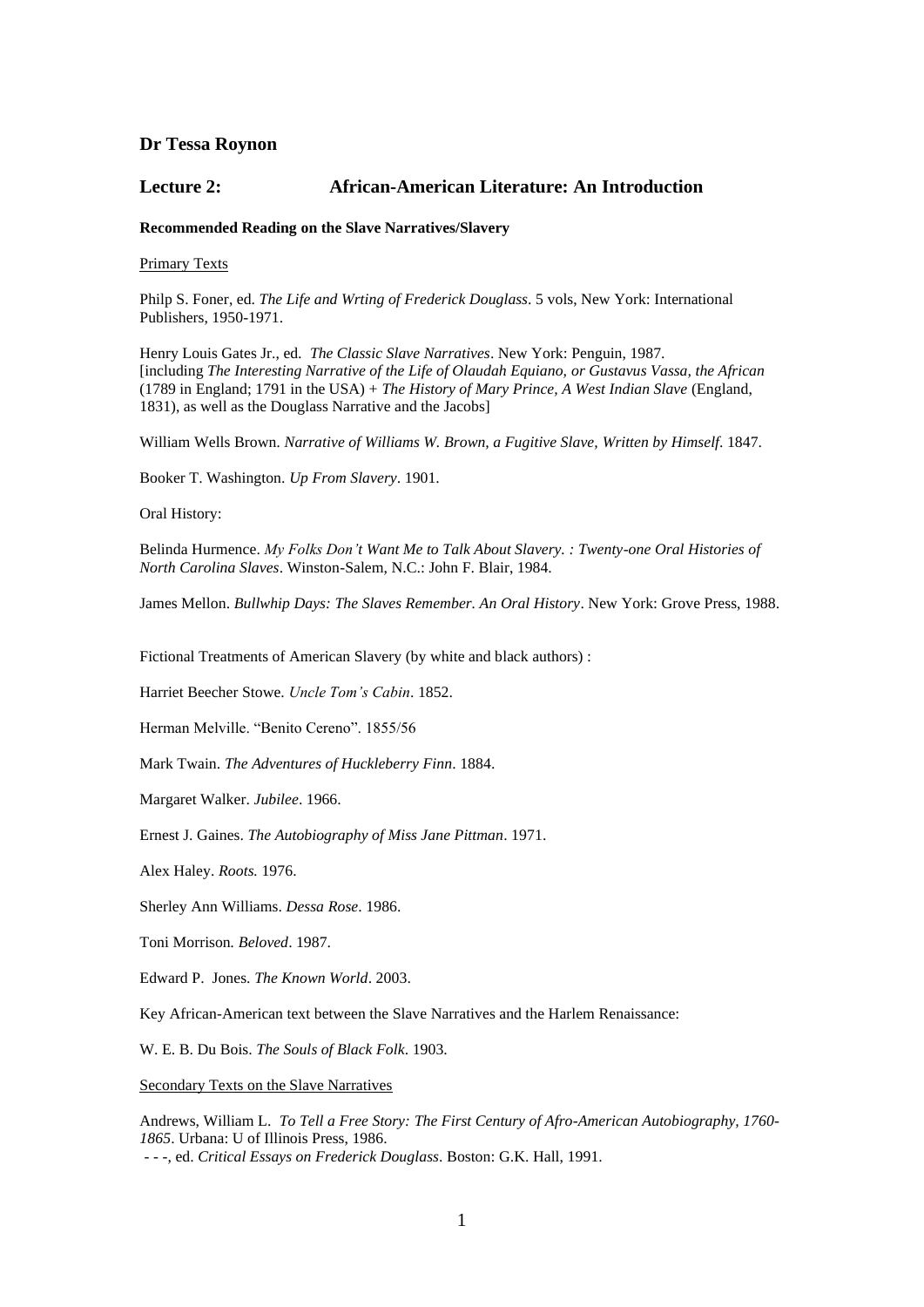Carby, Hazel V. *Reconstructing Womanhood: The Emergence of the Afro-American Woman Novelist*. Oxford and New York: Oxford UP, 1987. (esp. 40-61)

Foster, Frances Smith. *Witnessing Slavery: The Development of Ante-bellum Slave Narratives*. 2nd ed. 1979. Madison: U of Wisconsin P, 1994.

Gates, Henry Louis, Jr. Introduction to *The Classic Slave Narratives*. (see above)

McDowell, Deborah E., and Arnold Rampersad, eds. *Slavery and the Literary Imagination*. Baltimore: Johns Hopkins UP, 1989.

Morrison, Toni. "The Site of Memory". 1987. repr. in Morrison, *What Moves at the Margin: Selected Nonfiction*. Ed. Carolyn C. Denard. Jackson: Uof Mississippi P, 2008. 65-80.

Smith, Valerie. Introduction to Harriet Jacobs, *Incidents in the Life of a Slave Girl*. (Schomburg Library edition.) New York and Oxford: Oxford UP, 1987.

Sundquist, Eric, ed. *Frederick Douglass: New Literary and Historical Essays*. Cambridge: Cambridge UP, 1990.

Yellin, Jean Fagan. "Written By Herself: Harriet Jacobs's Slave Narrative". *American Literature* 53 (1981): 479-86.

#### **A Very Small Selection of Secondary Material on African-American Literary Traditions**

Andrews, William L, Frances Smith Foster & Trudier Harris, eds. *The Oxford Companion to African American Literature*. New York and Oxford: OUP, 1997.

Baker, Houston. *Blues, Ideology and Afro-American Literature: A Vernacular Theory*. Chicago: U of Chicago P, 1984.

Braxton, Joanne & Andrée Nicola McLaughlin. *Wild Women in the Whirlwind : Afro-American Culture and the Contemporary Literary Renaissance.* London: Serpent's Tail, 1990.

Carby, Hazel V. *Reconstructing Womanhood: The Emergence of the Afro-American Woman Novelist*. Oxford and New York: Oxford UP, 1987.

Gates, Henry Louis. *The Signifying Monkey: A Theory of Afro-American Literary Criticism*. New York and Oxford: OUP, 1988.

Graham, Maryemma, ed. *The Cambridge Companion to the African American Novel*. Cambridge: CUP 2004. (and on-line)

#### **Invaluable Anthologies**

Bell, Bernard et al, eds. *Call and Response: The Riverside Anthology of the African American Literary Tradition*. Boston: Houghton Mifflin, 1998.

Gates, Henry Louis and Nellie Y. McKay, eds. *The Norton Anthology of African American Literature*. New York: Norton, 1997.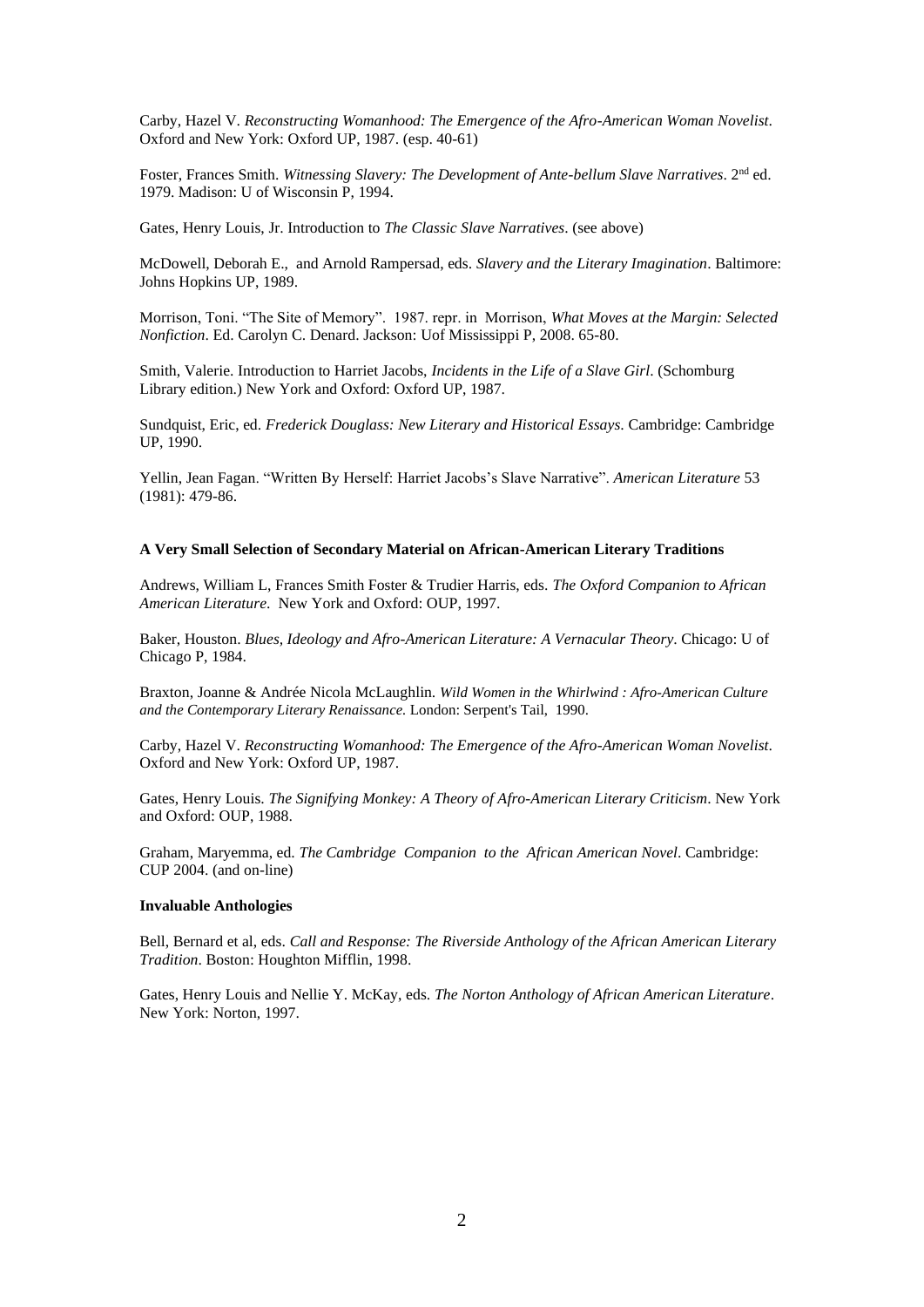



## **A FEW KEY DATES IN AFRICAN AMERICAN HISTORY AND LITERATURE, 1600-1900 (**source: Jonathan Earle, *The Routledge Atlas of African American History*, 2000):

**1619** Dutch merchant delivers 20 Africans to Jamestown colony in Virginia

**1641** Massachusetts becomes first North American colony to legalize slavery

**1773** Former slave Phillis Wheatley publishes her poetry collection – first book to be published by a black person in America

**1789** Olaudah Equiano publishes his narrative, *The Interesting Narrative …* [one of the first published slave narratives]

**1808** Foreign slave trade officially banned by US Constitution

**1845** Frederick Douglass publishes his *Narrative of the Life of Frederick Douglass …*

**1861** American Civil War begins. Harriet Jacobs publishes *Incidents in the Life of a Slave Girl*

**1863** President Abraham Lincoln issues the Emancipation Proclamation (which declares slaves to be 'forever free')

**1865** Civil War ends (Lincoln assassinated)

**1866** Congress passes 14th Amendment granting citizenship to African Americans

**1896** In *Plessy vs Ferguson,* the US Supreme Court upholds Jim Crow (pro-segregation) law as constitutional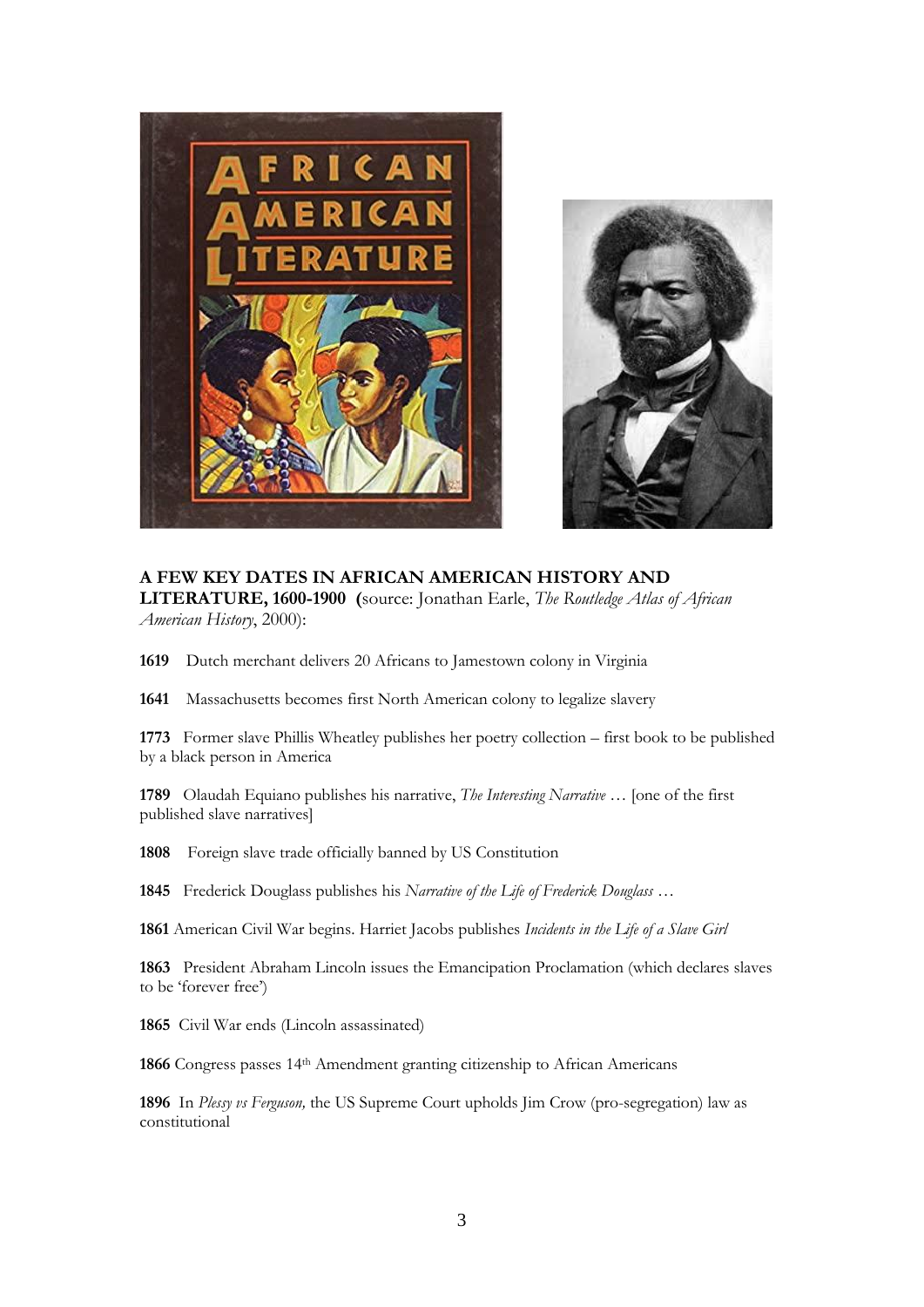# **A) From Frederick Douglass, Narrative of the Life of Frederick Douglass, an American Slave, Written By Himself (1845)**

Very soon after I went to live with Mr and Mrs Aumld, she kindly commenced to teach me the A, B, C. After I had learned this, she assisted me in learning to spell words of three or four letters. Just at this point of my progress, Mr Auld found out what was going on, and at once forbade Mrs Auld to instruct me further, telling her, among other things, that it was unlawful, as well as unsafe, to teach a slave to read. …. 'If you teach that [\*\*\*], speaking of myself, how to read, there would be no keeping him. It would forever unfit him to be a slave'. … These words sank deep into my heart, and stirred up sentiments within that lay slumbering, and called into existence an entirely new train of thought.

## **B) Zora Neale Hurston. Their Eyes Were Watching God. (1937) London: Virago, 1994; 10.**

Ships at a distance have every man's wish on board. For some they come in with the tide. For others they sail forever on the horizon, never out of sight, never landing until the Watcher turns his eyes away in resignation, his dreams mocked to death by Time. That is the life of men.

Now, women forget all those things they don't want to remember, and remember everything they don't want to forget. The dream is the truth. Then they act and do things accordingly.



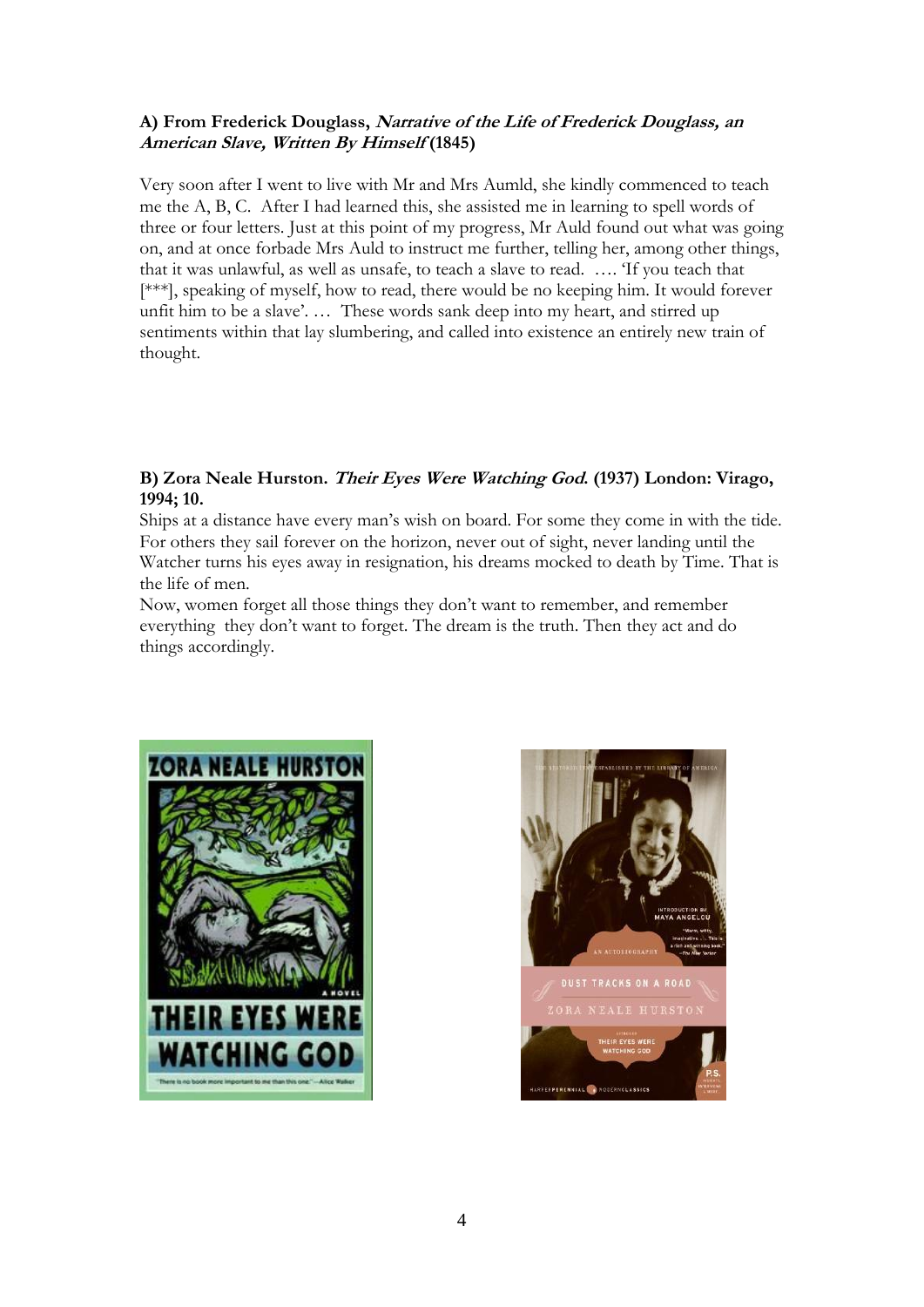### C) **Zora Neale Hurston,** *Dust Tracks on a Road***. (1942) New York: HarperPerennial, 2006; 1.**

Like the dead-seeming, cold rocks, I have memories within that came out of the material that went to make me. Time and place have had their say.

So you will have to know something about the time and place where I came from, in order that you may interpret the incidents and directions of my life.

I was born in a Negro town. I do not mean by that the black back-side of an average town. Eatonville, Florida, is, and was at the time of my birth, a pure Negro town – charter, mayor, council, town marshal and all. It was not the first Negro community in America, but it was the first to be incorporated, the first attempt at organized self-government on the part of Negroes in America.

Eatonville is what you might call hitting a straight lick with a crooked stick.

### **D) Richard Wright.** *Native Son***. (1940) New York: HarperPerennial, 1998; 3.**

Brriiiiiiiiiiiiiiiiiiiiiiiiiiiiiiiiiiiiiiiing!

An alarm clock clanged in the dark and silent room. A bed spring creaked. A woman's voice sang out impatiently:

'Bigger, shut that thing off!'.

A surly grunt sounded above the tinny ring of metal. Naked feet swished dryly across the planks in the wooden floor and the clang ceased abruptly.

'Turn on the light, Bigger'.

'Awright,' came a sleepy mumble.

Light flooded the room and revealed a black boy standing in a narrow space between two iron beds, rubbing his eyes with the backs of his hands. From a bed to his right the woman spoke again:

'Buddy, get up from there! I got a big washing on my hands today and I want you-all out of there'.

Another black boy rolled from bed and stood up. The woman also rose and stood in her nightgown.

'Turn your heads so I can dress', she said.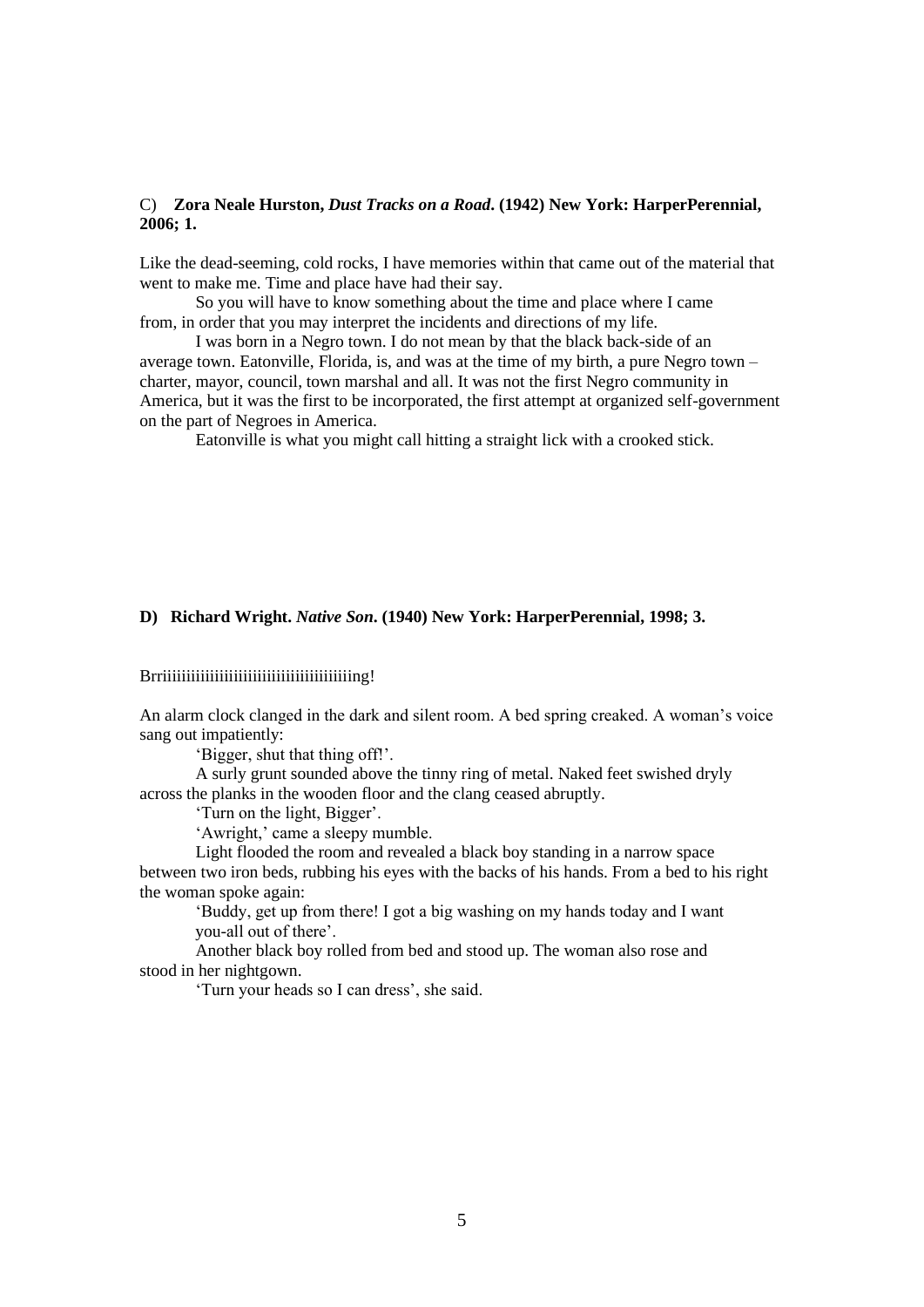

**E) Richard Wright.** *Native Son***. (1940) New York: HarperPerennial, 1998. 429-30.**

Bigger grasped the bars with both hands.  $\sim$  Mr Max  $\ldots$ ' 'Yes, Bigger.' He did not turn round. 'I'm all right. For real, I am'. 'Goodbye, Bigger'. 'Goodbye, Mr Max'. Max walked down the corridor. 'Mr Max!'. Max paused, but did not look. 'Tell . . . Tell Mister . . . tell Jan hello. . . .' 'All right, Bigger'. 'Goodbye!'. 'Goodbye!'.

He still held on to the bars. Then he smiled a faint, wry, bitter smile. He heard the ring of steel against steel as a far door clanged shut.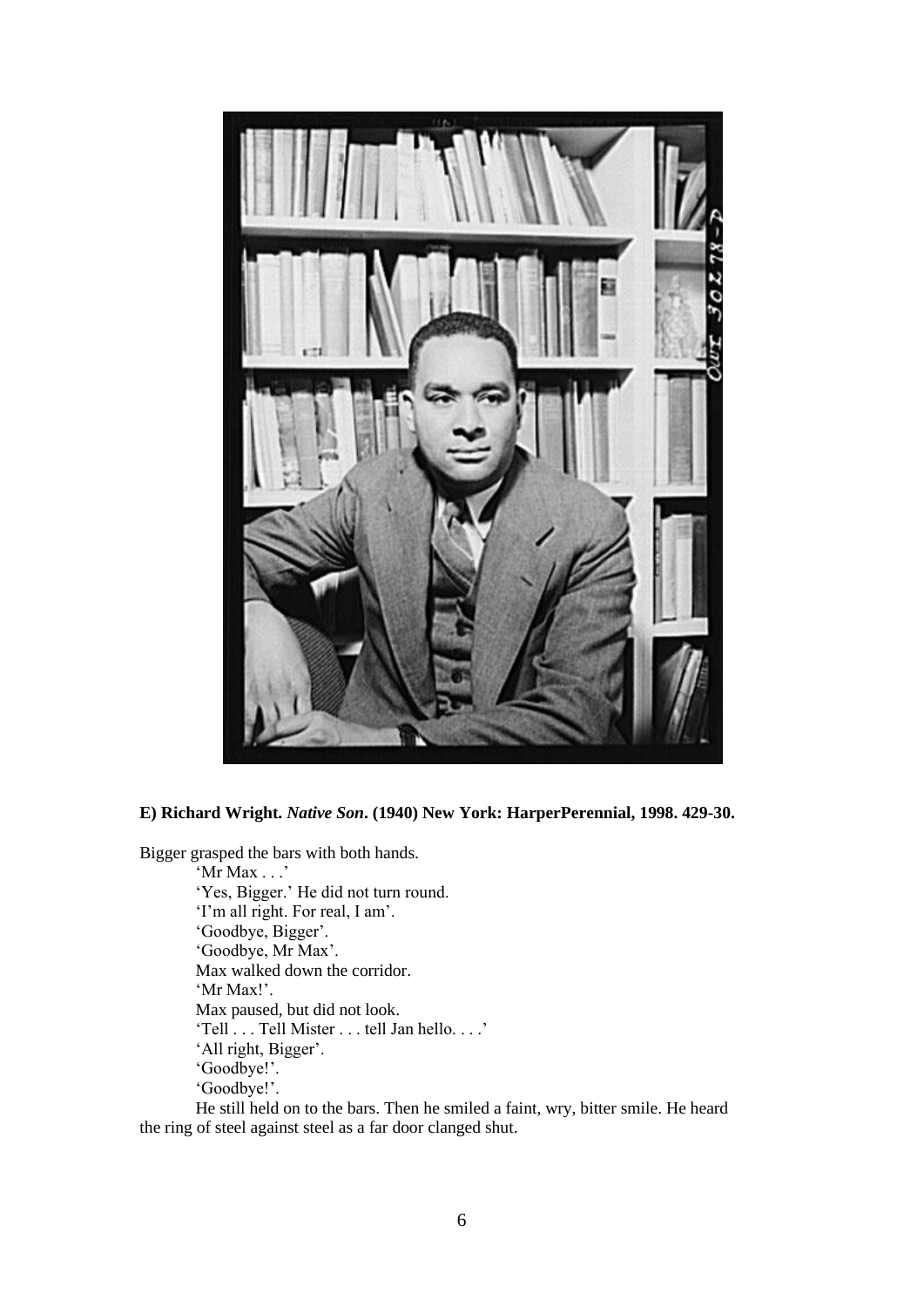### **F) Richard Wright. "How Bigger was Born". Repr. in** *Native Son***. New York: HarperPerennial, 1998; 459.**

Wherever possible, I told of Bigger's life in close-up, slow-motion, giving the feel of the grain in the passing of time. I had long had the feeling that this was the best way to 'enclose' the reader's mind in a new world, to blot out all reality except that which I was giving him.

[...] Throughout there is but one point of view: Bigger's. This, too, I felt, made for a richer illusion of reality.

I kept out of the story as much as possible, for I wanted the reader to feel that there was nothing between him and Bigger; that the story was a special premiere given in his own private theater.

### **G) Toni Morrison, from "Rootedness: The Ancestor as Foundation". 1984. Repr. in Morrison,** *What Moves at the Margin: Selected Nonfiction***. Ed. Carolyn C. Denard. Jackson: U of Mississippi P, 2008. 56-64.**

[...] I don't regard Black literature as simply books written by Black people, or simply as literature written about Black people, or simply as literature that uses a certain mode of language in which you just drop *g*'s. There is something very special and very identifiable about it and it is my struggle to find that elusive but identifiable style in the books. [. . .] it seems to me interesting to evaluate Black literature on what the writer does with the presence of an ancestor. Which is to say a grandfather as in Ralph Ellison, or a grandmother as in Toni Cade Bambara, or a healer as in Bambara or Henry Dumas. There is always an elder there. [. . .]

If anything I do, in the way of writing novels (or whatever I write) isn't about the village or the community or about you, then it is not about anything. I am not interested in indulging myself in some private, closed exercise of my imagination that fulfils only the obligation of my personal dreams – which is to say yes, the work must be political. [. . .] It seems to me that the best art is political and you ought to be able to make it unquestionably political and irrevocably beautiful at the same time.

### **H ) Robert Hayden (1913-82) - "Frederick Douglass"**

When it is finally ours, this freedom, this liberty, this beautiful and terrible thing, needful to man as air, usable as earth, when it belongs at last to all, when it is truly instinct, brain matter, diastole, systole, reflex action; when it is finally won; when it is more than the gaudy mumbo jumbo of politicians: this man, this Douglass, this former slave, this Negro beaten to his knees, exiled, visioning a world where none is lonely, none hunted, alien, this man, superb in love and logic, this man shall be remembered. Oh, not with statues' rhetoric, not with legends and poems and wreaths of bronze alone, but with the lives grown out of his life, the lives fleshing his dream of the beautiful, needful thing.